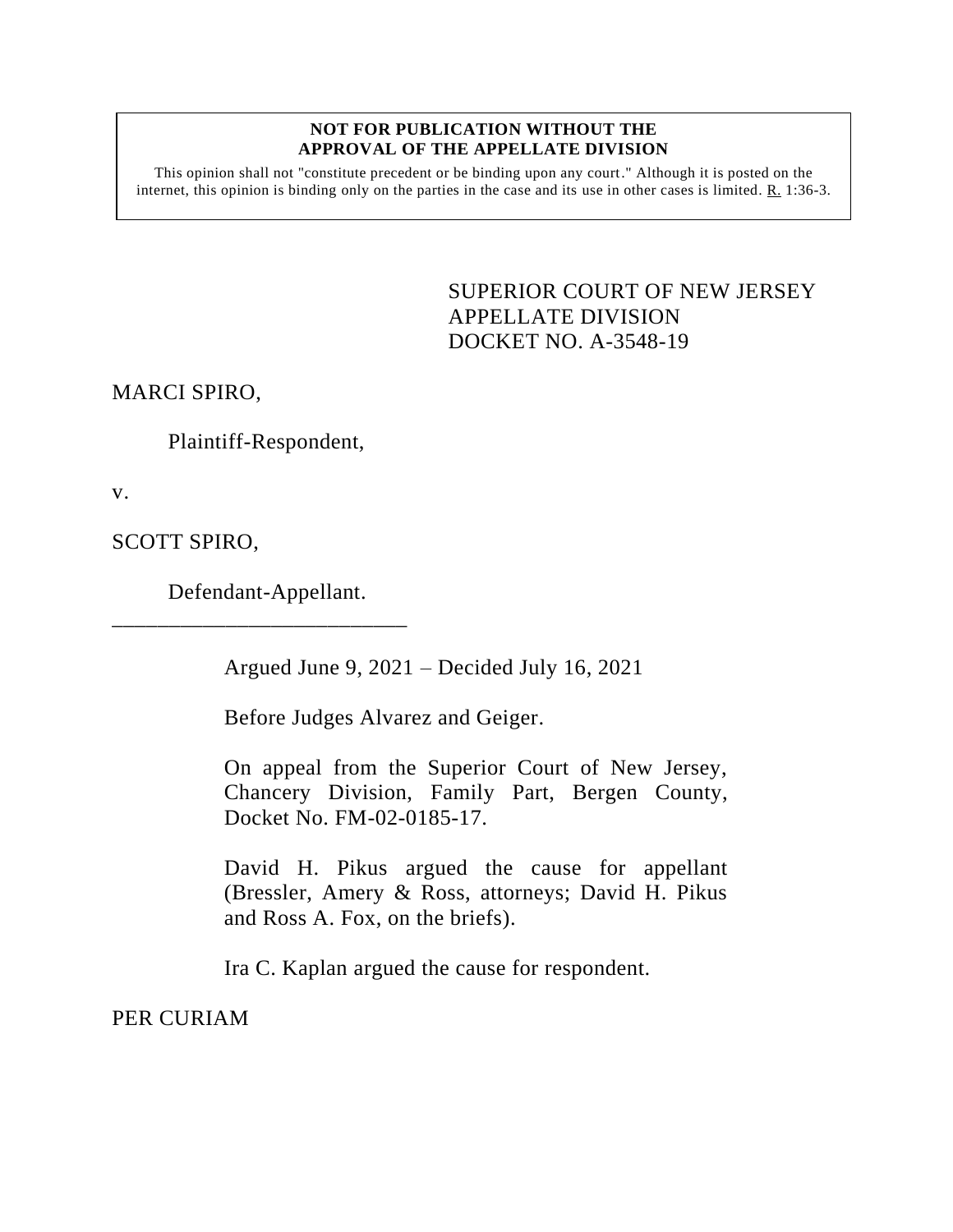In this post-judgment matrimonial matter, defendant Scott Spiro appeals from two orders: a December 20, 2019 order denying his motion to reduce alimony and alimony security term life insurance and awarding plaintiff Marci Spiro's counsel fees; and an April 7, 2020 order denying reconsideration and awarding plaintiff counsel fees. We vacate both orders and remand for further proceedings.

Plaintiff filed a complaint for divorce in 2016, after a thirty-one-year marriage. Defendant is sixty-one years old and is the sole owner and manager of American Asset Sales, LLC (AAS), a fragrance distributor to retailers in the cosmetics industry. Plaintiff was declared disabled as of 2015 and has received Social Security Disability benefits since January 2018.

Defendant was ordered to pay plaintiff pendente lite spousal support of \$178,343.88 per year effective September 1, 2017. The parties engaged in negotiations that resulted in an April 20, 2018 Property Settlement Agreement (PSA). As part of that process, the parties retained a joint forensic accountant, Carleen Gaskin, CPA, to calculate the amount and duration of alimony. Gaskin calculated the amount of alimony by averaging defendant's income during the previous six years, 2012-2017. The six-year average was \$327,442, based on his income of \$402,651 in 2012, \$321,913 in 2013, \$115,901 in 2014, \$430,477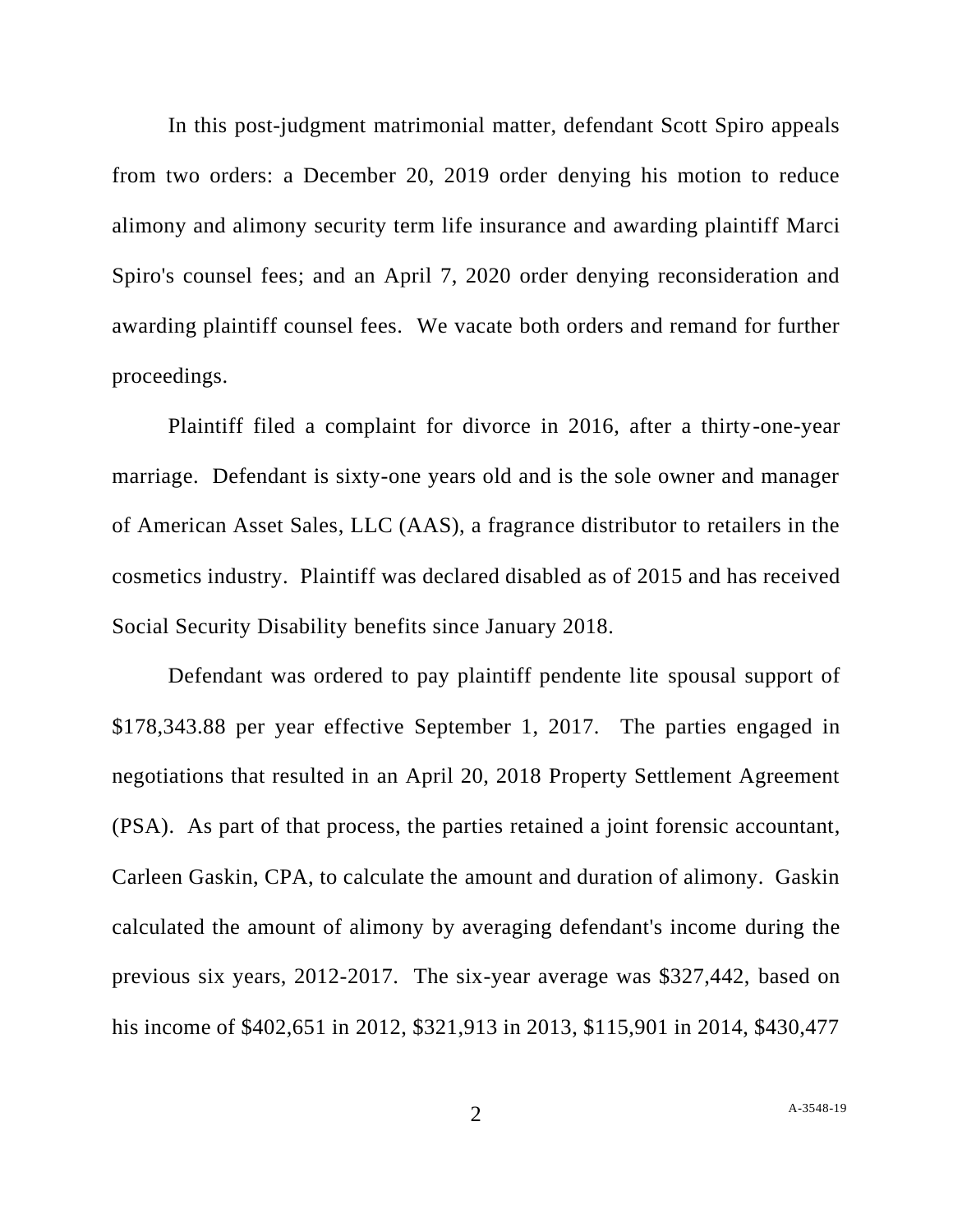in 2015, \$399,745 in 2016, and \$303,000 in 2017. In contrast, during 2018, plaintiff received gross Social Security disability benefits of \$935.60 per month, from which \$428.60 was deducted for Medicare premiums and income-related adjustments, yielding net benefits of \$507 per month or \$6084 per year.

The PSA requires defendant to pay plaintiff open durational alimony in the amount of \$145,000 per year. The PSA provides that alimony may be "modified or terminated in accordance with New Jersey case and statutory law . . . based upon a significant change in either party's circumstances," including cohabitation and good faith retirement. A dual judgment of divorce (JOD), which incorporated the PSA, was entered on June 7, 2018.

As security for the alimony obligation, the PSA also required defendant to maintain term life insurance in the amount of \$1,500,000 for the first 5 years, \$1,000,000 for the next 5 years, and \$500,000 for the next 5 years, naming plaintiff as the irrevocable beneficiary.

In August 2019, defendant moved pro se to reduce alimony and decrease the amount of alimony security term life insurance he was required to maintain. Defendant claimed his business had declined significantly since late 2018 due to events beyond his control. In October 2018, Kmart, AAS's second largest client, filed bankruptcy and downsized from 1300 stores to 202 stores. In late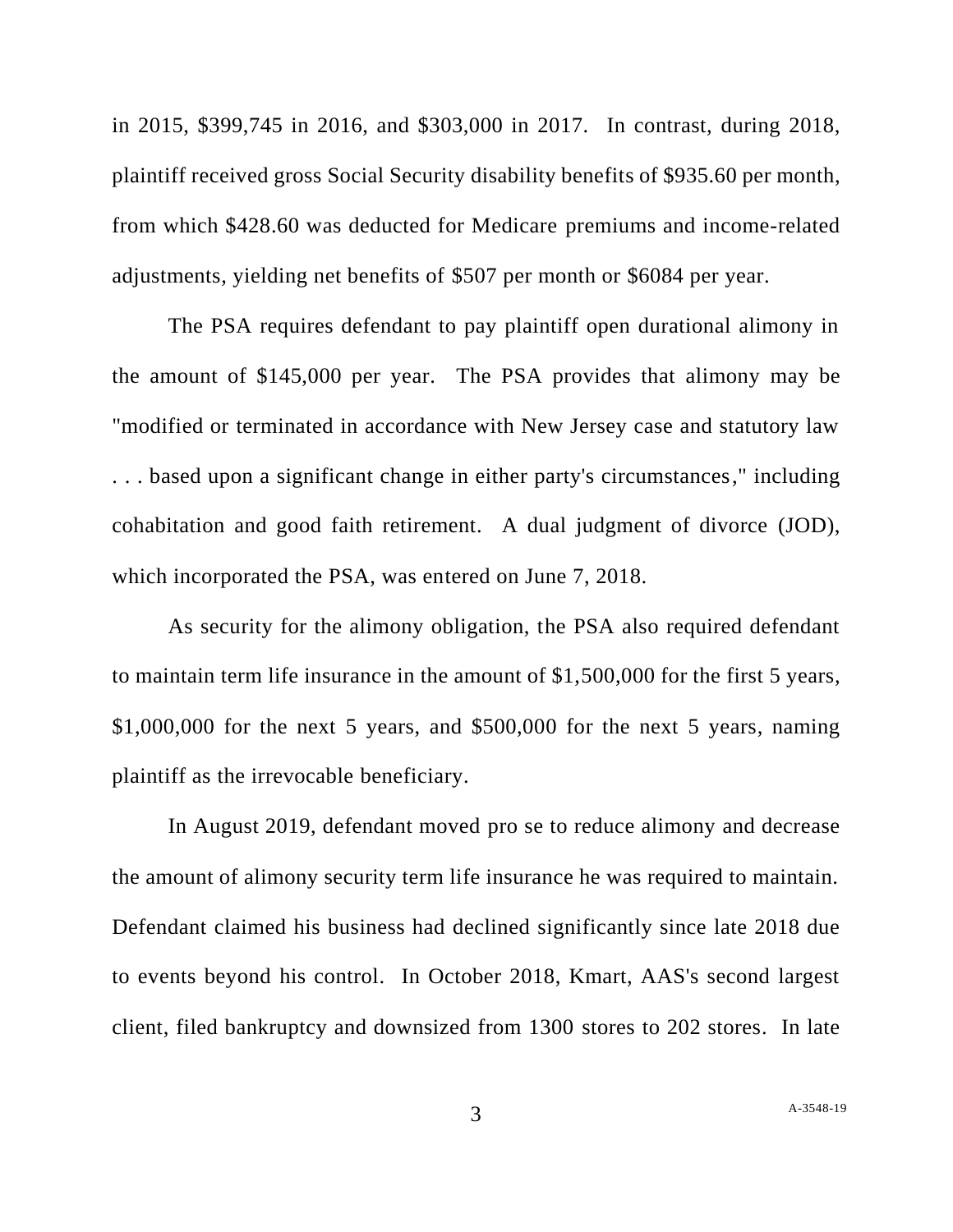2018, Rite Aid, AAS's third largest client, downsized from 4300 stores to 2400 stores.

In addition, the ten percent tariff imposed in September 2018 on imports from China further reduced AAS's profitability. The tariffs increased to twentyfive percent in June 2019. Defendant asserted that AAS's "retail clients were unwilling to absorb any price increases of the fragrances, resulting in retailers reducing business with [defendant or AAS], resulting in a catastrophic loss in commissions to [defendant]."

Defendant certified these events reduced his 2018 gross income to \$207,758, representing a 36.5 percent decrease from the 6-year average used to calculate alimony. Defendant's earned income for the first six months of 2019 was \$50,811, far less than the \$72,000 he paid in alimony and \$5872 he paid in term life insurance during that same period. Defendant averred that he was forced to deplete an emergency business savings account from \$75,000 to zero to make up the difference. He claimed he was paying his personal expenses by using credit cards and personal lines of credit, which he maxed out. Defendant alleged he owed more than \$180,000 in credit card debt. He claimed this left him unable to pay his significant 2017 and 2018 state and federal income tax debts.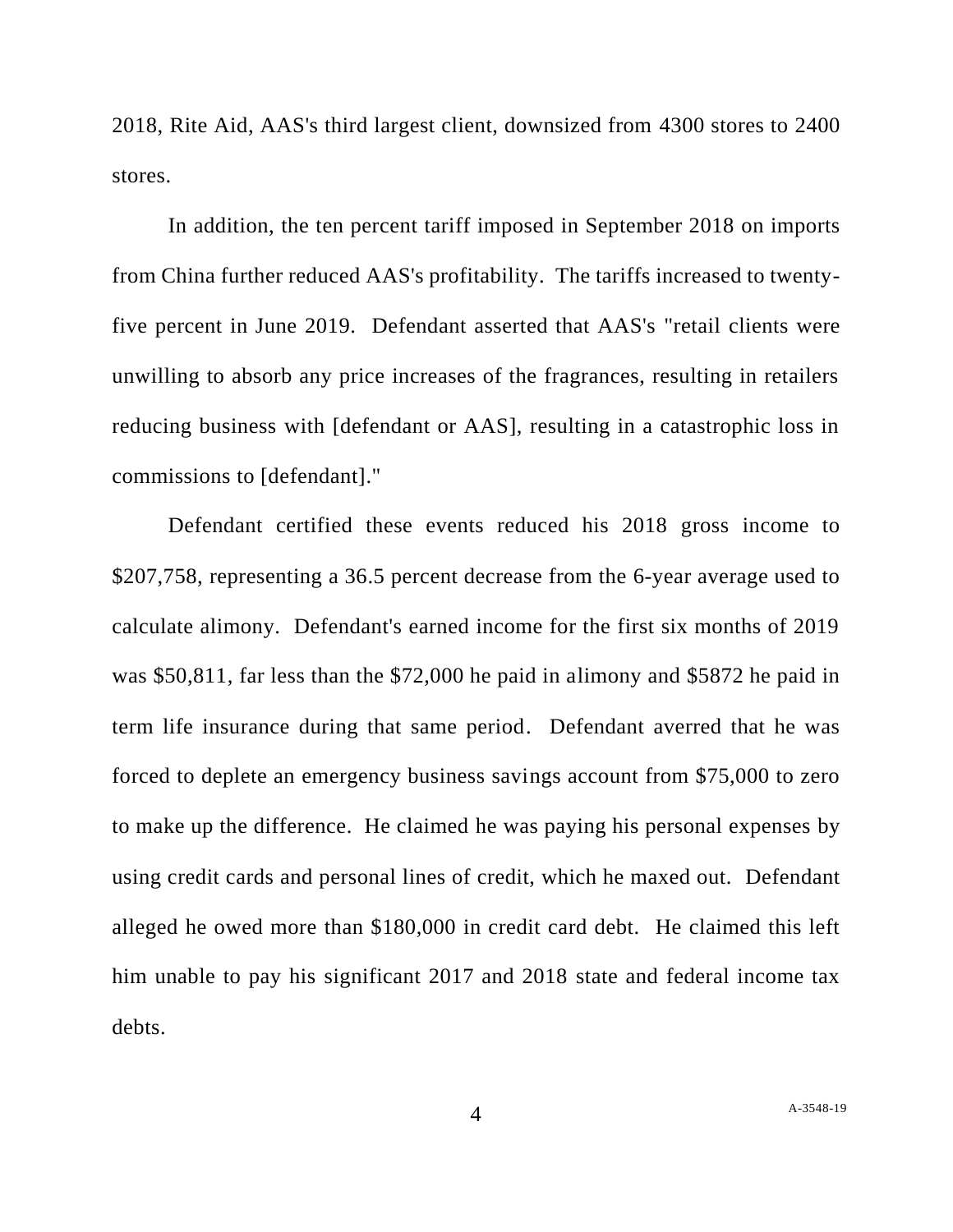Based on AAS's financial situation, defendant estimated his 2019 gross earned income would be approximately \$169,452, representing a 48.2 percent drop in income from the amount used to calculate alimony. Considering his annual \$145,000 alimony obligation and alimony security life insurance premiums of \$11,748, he would be left with only \$12,704 to live on.

Defendant averred that in response to his declining income he lowered his personal expenses, including downsizing his residence to a one-bedroom apartment, terminating his personal life insurance, and not contributing to his retirement account. He also reduced the LLC's payroll by "getting rid of his most qualified and expensive employee . . . ."

Defendant provided nearly 200 pages of documents, including: a Case Information Statement (CIS); 2017-2019 sales reports; commission agreements with various vendors; a profit and loss statement; bank statements; alimony payment records; credit card information; federal and state tax debt information; and defendant's retirement account statement.

At plaintiff's request, the motion was adjourned for almost two months. Plaintiff strenuously opposed defendant's motion and cross-moved to enforce litigant's rights, establish and compel payment of arrears, impose sanctions, and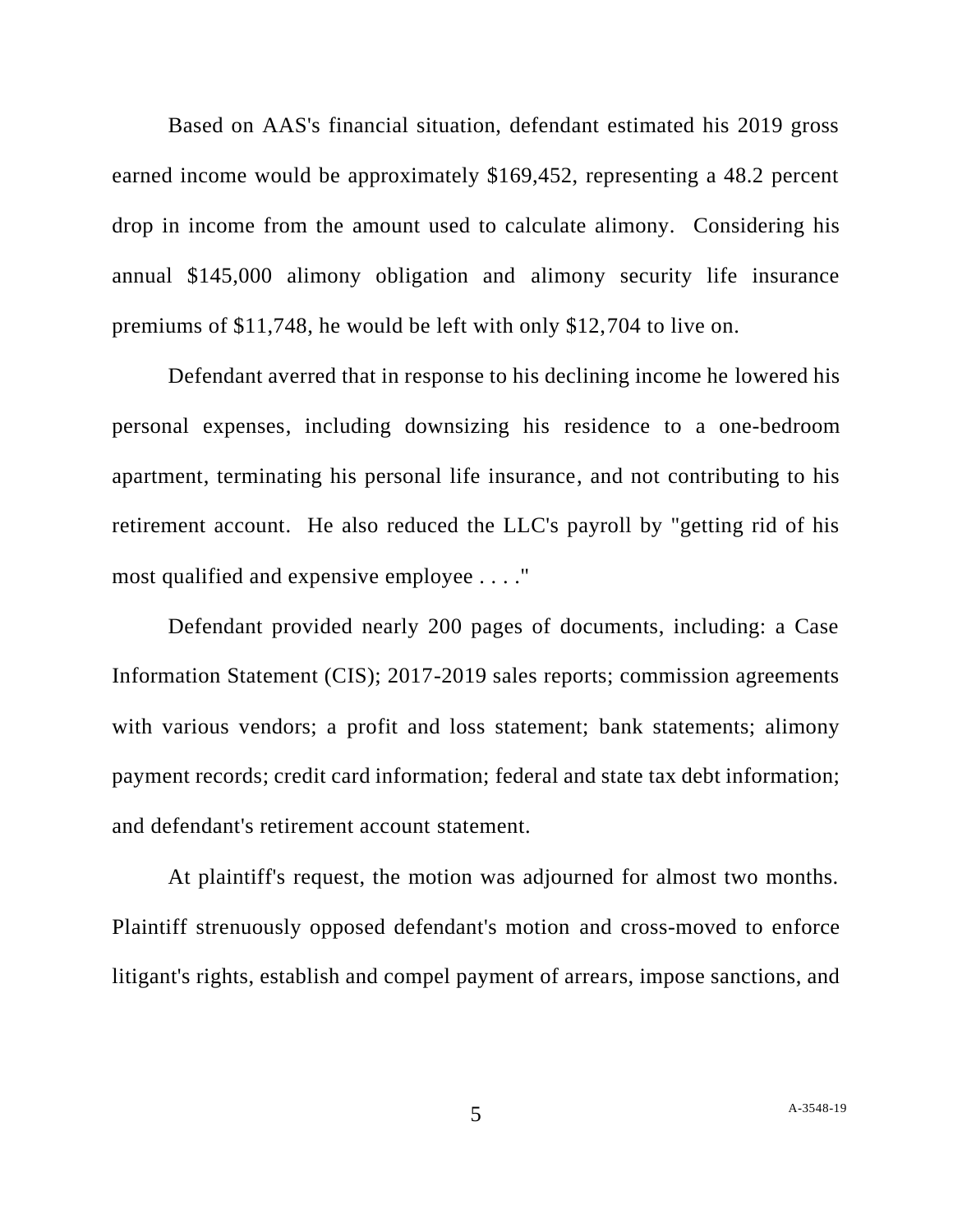award attorney's fees. Defendant then cross-moved to strike plaintiff's crossmotion and for sanctions.

Plaintiff argued it was not appropriate for defendant, the sole manager of the LLC, to present the financial information regarding his company. Rather, defendant should have obtained a report from a forensic accountant. She further argued that defendant failed to make a prima facie showing. Plaintiff contended defendant knew his income would decline from nearly \$400,000 to approximately \$300,000 based on the LLC's reduced sales. She also claimed the projected nine percent decrease in income from 2018 to 2019 was not a substantial change in circumstances warranting an alimony reduction.

Plaintiff also asserted that defendant's application was "contrived" because he remained current on his alimony payments until just before filing the motion and that he acted in bad faith by discontinuing payments during the pendency of the motion. Lastly, plaintiff argued that defendant's business was not at risk of "drying up." Although some of defendant's clients were downsizing or filing bankruptcy, potential clients, like dollar stores, are thriving.

As to the fee application, plaintiff's counsel claimed he expended at least eight to ten hours and billed plaintiff at the rate of \$350 per hour. Counsel did not provide an affidavit of services as required by Rule 5:3-5.

6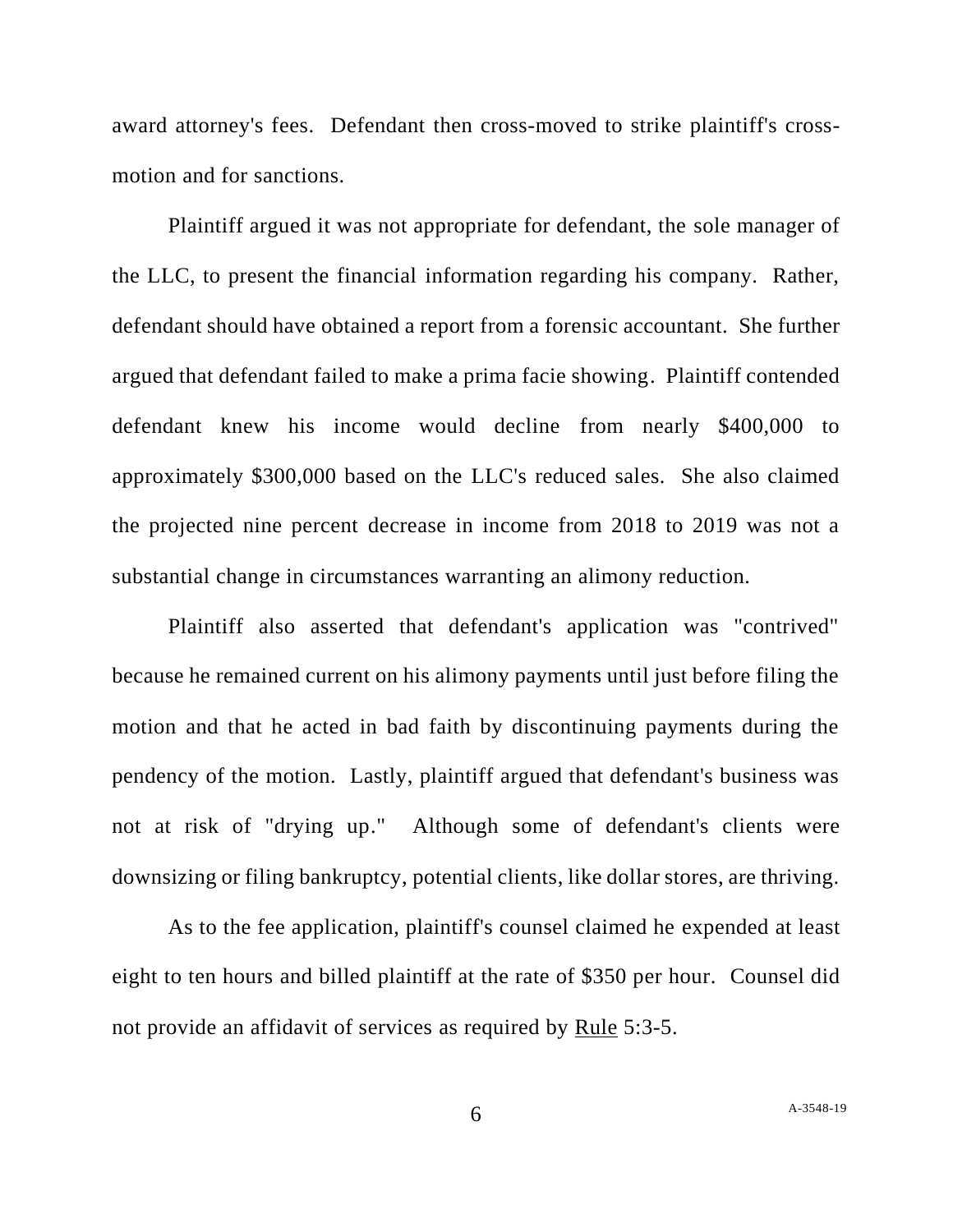Defendant responded that he stopped remitting payments because he was unable to come up with the money—the reason for filing the motion. He also argued that N.J.S.A. 2A:34-23(l) does not require a movant to retain a forensic accountant to establish a substantial decrease in income.

On December 20, 2019, the trial court issued an order and oral decision denying defendant's motion without the benefit of an evidentiary hearing. The court stated:

> The defendant is seeking to modify his . . . alimony obligation. The statute N.J.S.A. 2A:34-23(l): selfemployed payer must show economic and noneconomic benefits that the payer receives from the business, compare them to the benefits that were in place at the time the order from which the relief is sought. Defendant provided various articles which really have no evidentiary value and he provides, and I do agree with [plaintiff's] counsel's argument in this regard, . . . the business analysis, he does provide this based upon information that he provided . . . of his own business which would be self-serving.

The court found "defendant is in complete control of the business and finances." It noted "that during the divorce [defendant] did not assert that the business was failing but that the retail economic climate was significantly

changing downward, which has come to fruition." The court concluded:

I cannot find, based upon my findings so far, that the defendant has shown by a preponderance of the evidence that he would be entitled to a modification and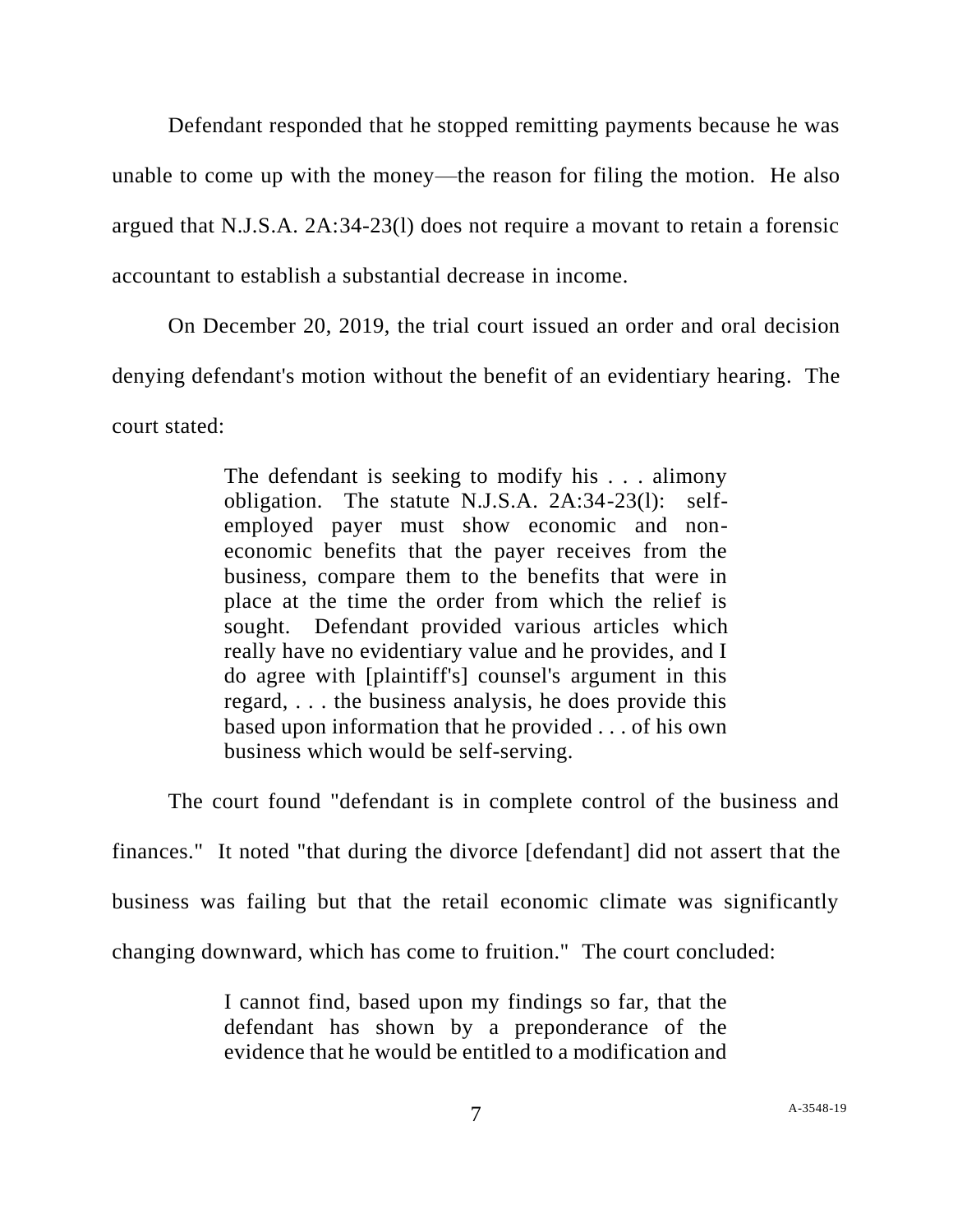I am going to deny that and the other relief he is seeking as they all stem from that.

As to the request to terminate alimony at full retirement age, that has to be denied because again, there's nothing in the [PSA] and that's all hypothetical.

As to plaintiff's cross-motion, the court found defendant was in violation of litigant's rights, having made no alimony payments in October, November, or December 2019. The judge ordered defendant to remit \$5000 within two weeks or a warrant would issue in accordance with the JOD. As to plaintiff's request to award counsel fees, the court noted the JOD stated that "if there is a party default, then counsel fees shall be awarded." Without addressing the failure to submit an affidavit of services or expressly considering the factors set forth in Rule 5:3-5(c), the court awarded plaintiff \$2500 in counsel fees.

Defendant moved for reconsideration. Plaintiff opposed the motion and cross-moved to compel payment of all alimony arrears and for an award of counsel fees.

The court considered the motions without oral argument and issued an April 7, 2020 order and accompanying written decision denying reconsideration. The court found "defendant makes much of the same arguments that he proffered at the December 20, 2019 oral argument. He also adds news arguments, such as the pandemic." The court noted it could not "consider new arguments on a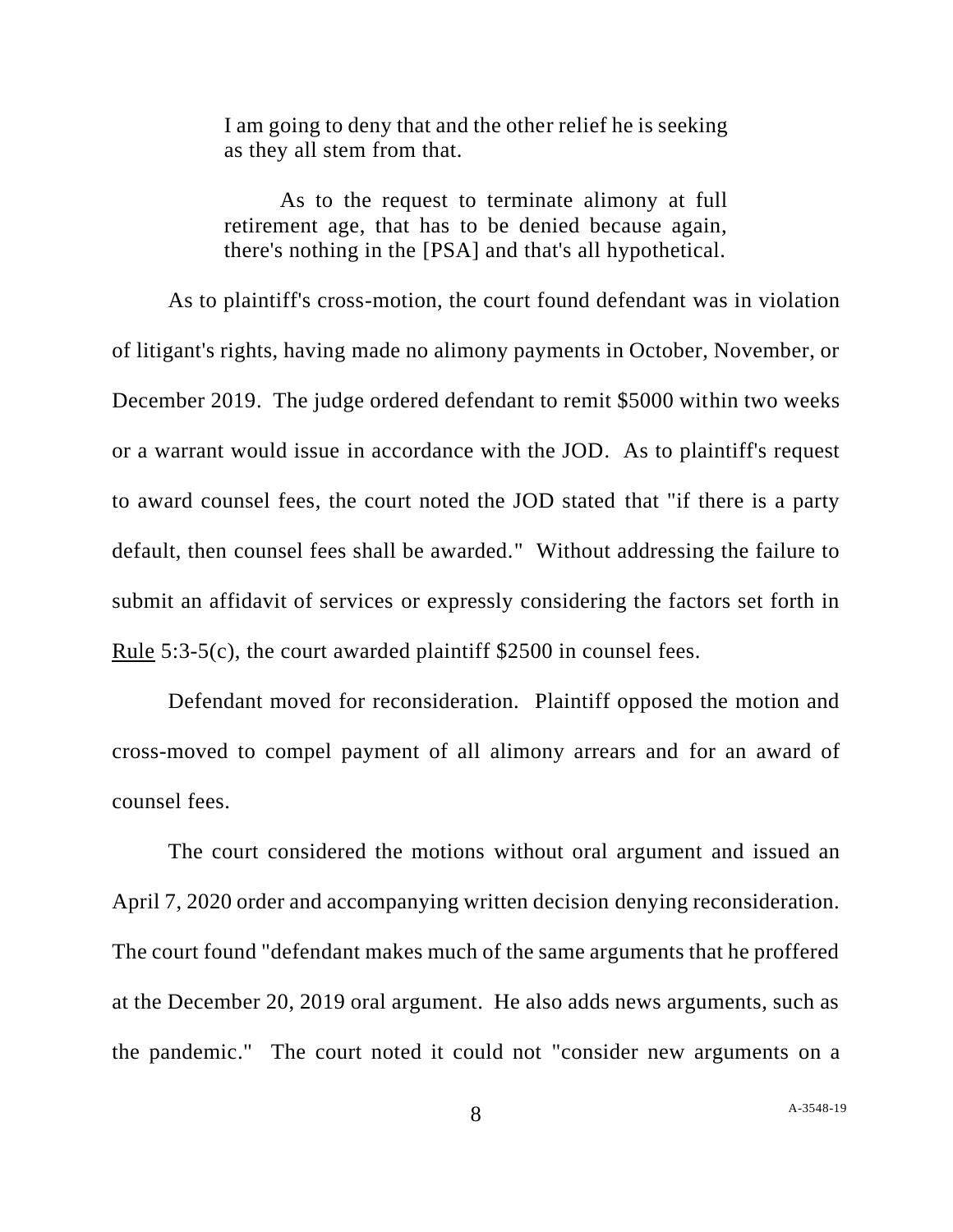motion for reconsideration that were not raised in the original motion." The court noted "defendant had acknowledged that he was in a business that was trending downward." The court stated it "would not look back to the 2012 for changed circumstances. Rather, the court would look to the last order/judgment addressing establishment or modification of support in making its determination." It found defendant's arguments unpersuasive.

In addition, the court ordered defendant to pay \$250 bi-weekly towards arrears with defendant remaining on warrant status. The court awarded plaintiff \$500 in attorney's fees, finding counsel's rate of \$350 per hour "fair given his experience as a Family law practitioner regularly appearing in Bergen County." (Da3). It noted plaintiff, who receives Social Security Disability benefits, relies on the alimony payments and has previously been awarded counsel fees. While not "maliciously filed," defendant's reconsideration motion "placed plaintiff in the position of having to respond" to defendant's "voluminous" submissions.

On appeal, defendant argued:

### POINT I

THE TRIAL COURT ERRED BY DENYING DOWNWARD MODIFICATION OF ALIMONY BASED ON CHANGED CIRCUMSTANCES, AS DEFENDANT SET FORTH A SUBSTANTIALLY UNREFUTED PRIMA FACIE BASED FOR MODIFICATION.

9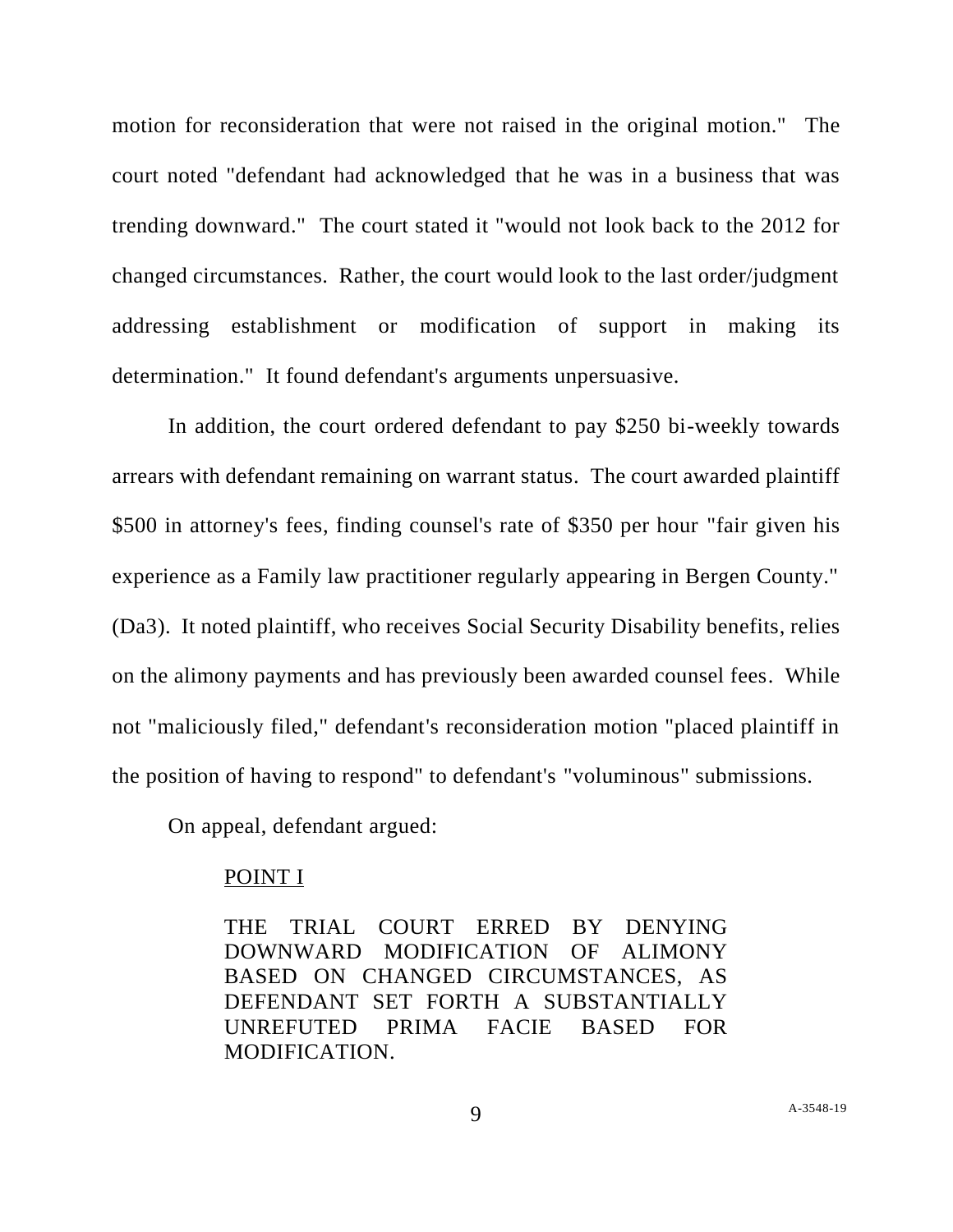## POINT II

THE TRIAL COURT ERRED IN FAILING TO HOLD A PLENARY HEARING ON THE ISSUE OF ALIMONY BECAUSE DEFENDANT'S CERTIFICATION AND EXHIBITS UNEQU[I]V[O]CALLY CREATED A MATERIAL ISSUE OF FACT AS TO HIS ABILITY TO PAY.

### POINT III

# THE AWARDS OF LEGAL FEES SHOULD BE REVERSED.

An alimony order establishes only the present support obligation and is "always subject to review and modification on a showing of 'changed circumstances.'" Crews v. Crews, 164 N.J. 11, 28 (2000) (quoting Lepis v. Lepis, 83 N.J. 139, 146 (1980)). When a party moves for a reduction in alimony, the trial court undertakes a two-step inquiry. The court first determines whether the moving party has made "a prima facie showing of changed circumstances." Miller v. Miller, 160 N.J. 408, 420 (1999) (citing Lepis, 83 N.J. at 157-159). "Specifically, the party seeking modification of an alimony award 'must demonstrate that changed circumstances have substantially impaired the ability to support himself or herself." Crews, 164 N.J. at 28 (quoting Lepis, 83 N.J. at 157). "Upon such a showing, a court may order discovery and hold a hearing to determine the supporting spouse's ability to pay." Miller, 160 N.J. at 420 (citing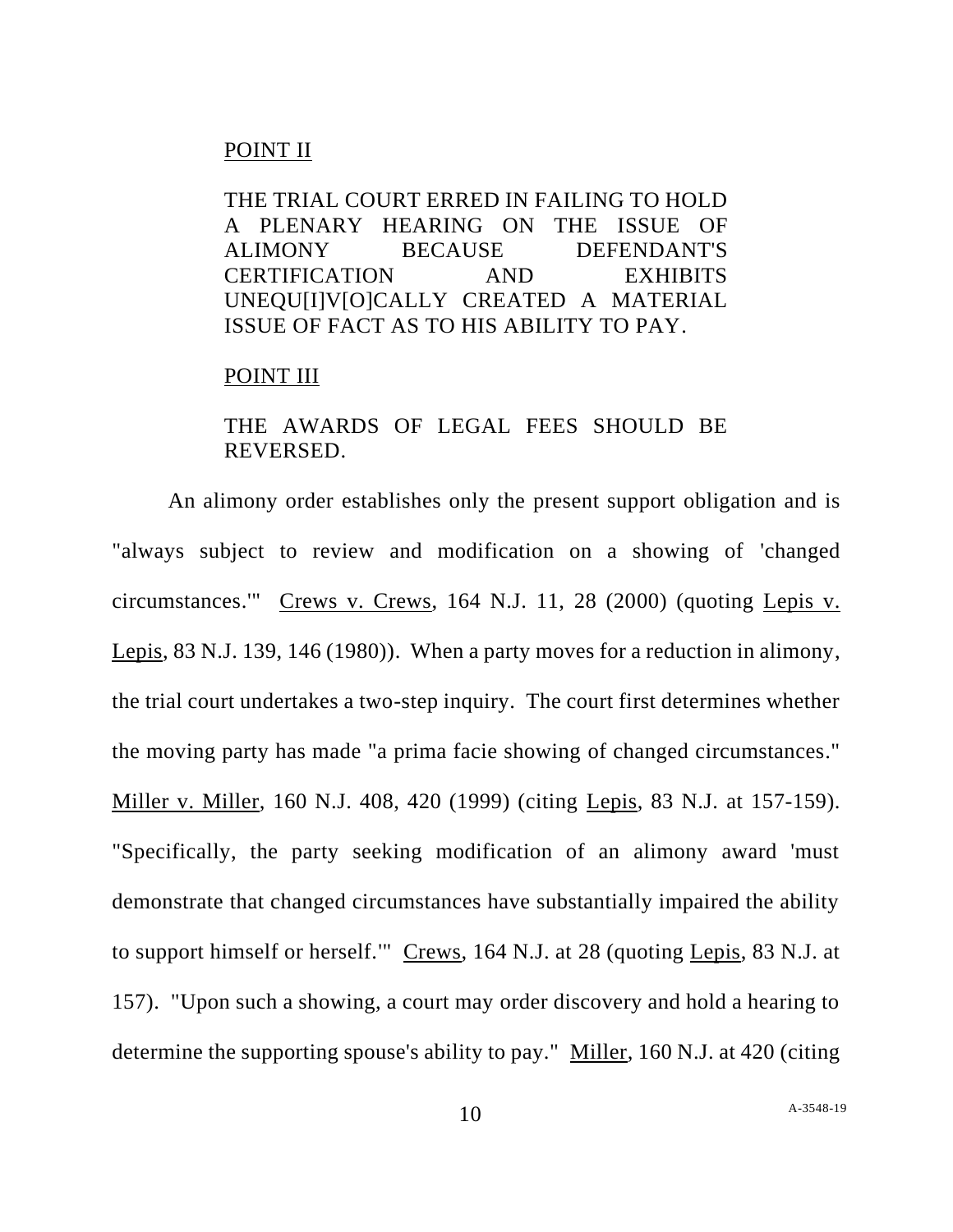Lepis, 83 N.J. at 157-59). A plenary hearing is held only if a party clearly demonstrates the existence of a genuine issue as to a material fact. Lepis, 83 N.J. at 159.

One factor that gives rise to "'changed circumstances' that warrant modification" is an "increase or decrease in the supporting spouse's income." Lepis, 83 N.J. at 151 (citations omitted). When a post-judgment alimony reduction is sought, "a substantial change in the financial condition of the supporting spouse after the entry of the divorce decree [is] relevant." Crews, 164 N.J. at 30. "That information [is] material in determining whether the moving party . . . can show that changed circumstances have substantially affected his or her ability to support himself or herself and the supported spouse, as required by the first prong in a Lepis review." Id. at 30-31.

When seeking a modification of alimony, "the movant shall append copies of the movant's current [CIS] and the movant's [CIS] previously executed or filed in connection with the order, judgment or agreement sought to be modified." R. 5:5-4(a)(4). Defendant met that requirement.

If "a prima facie case is established, tax returns or other financial information should be ordered." Lepis, 83 N.J. at 157. In addition, "the court shall order the opposing party to file a copy of a current  $[CIS]$ ." R. 5:5-4(a)(4).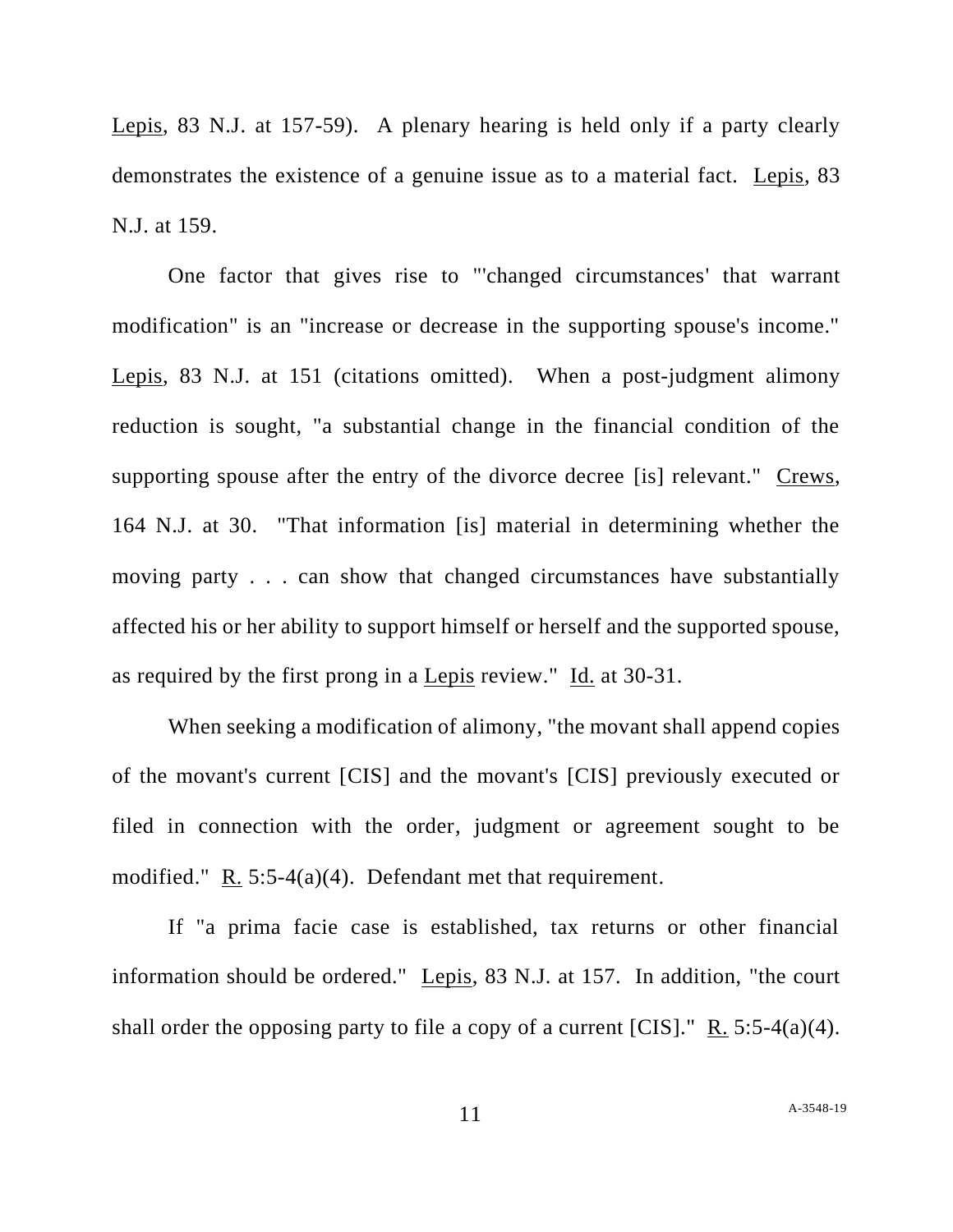The PSA did not contain an anti-Lepis clause.<sup>1</sup> The PSA provides that alimony may be "modified or terminated in accordance with New Jersey case and statutory law. Both parties retain any and all rights either may have to seek a modification . . . of alimony based upon a significant change in either party's circumstances . . . ."

The parties disputed whether defendant's reduced income constituted a substantial change in circumstances. Plaintiff argued defendant should have provided a forensic accountant's report analyzing defendant's actual income, including personal expenses paid by AAS as perquisites, and without an expert's report, defendant did not establish a prima facie case. We note, however, that Gaskin analyzed the perquisites in the form of payment of personal and discretionary expenses in her report. Those expenses were categorized as automotive, insurance (other than health), mobile communications/Blackberry, parking and tolls, office expenses (potentially groceries), and personal expenses (meals and entertainment). Taking into consideration the portions of those expenses deemed personal, she estimated that the LLC paid personal expenses

<sup>&</sup>lt;sup>1</sup> An anti-Lepis clause sets "a fixed payment or establish[es] the criteria for payment to the dependent spouse, irrespective of circumstances that in the usual case would give rise to Lepis modifications of their agreement." Morris v. Morris, 263 N.J. Super. 237, 241 (App. Div. 1993).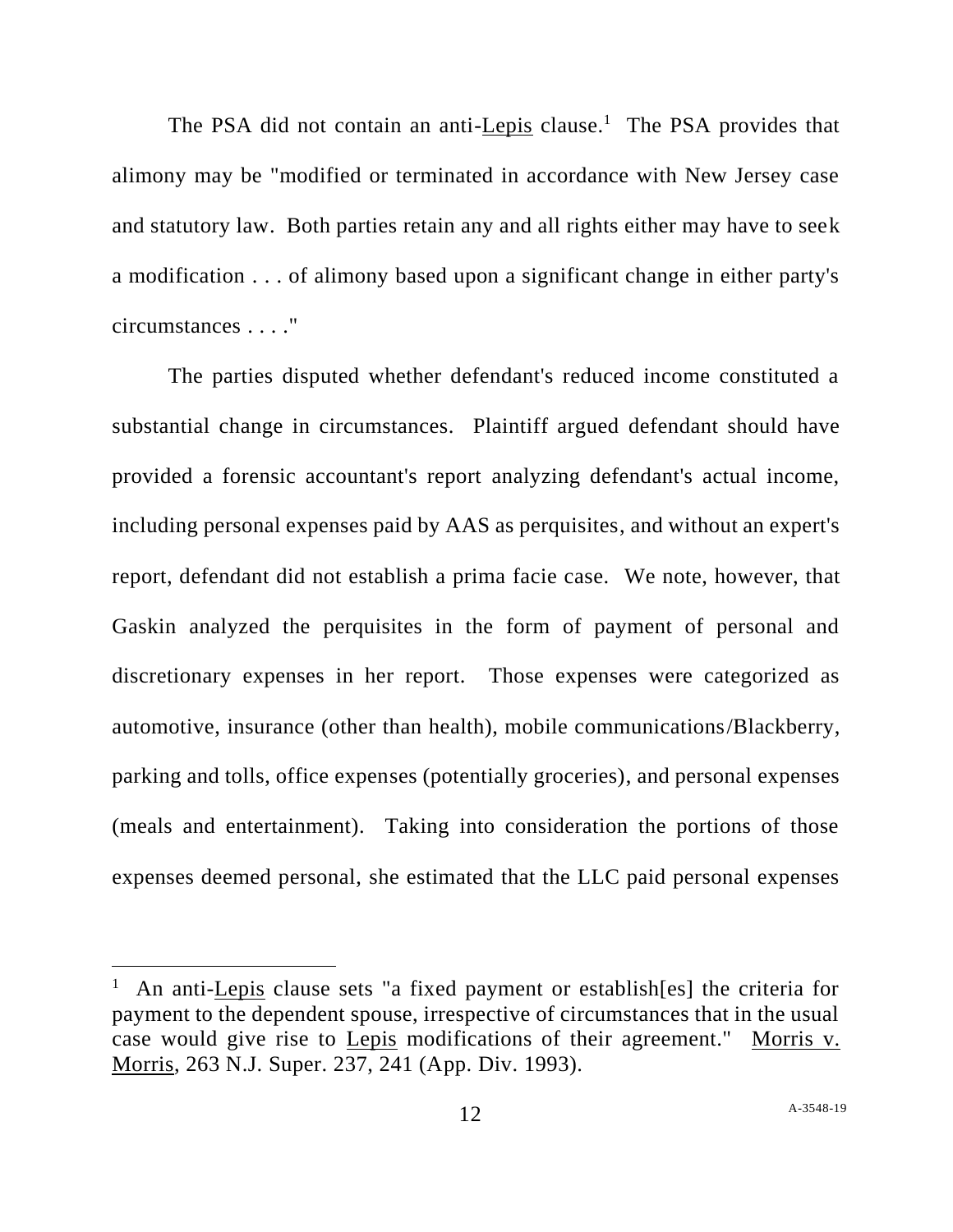of \$12,000 in 2012, \$18,000 in 2013, and \$13,000 in 2014. While personal expenses grew in 2016, that was before the PSA was entered. Gaskin did not find the personal expenses paid by AAS to be excessive or unusual.

There is no indication in the record of any dramatic increase in personal expenses paid by the LLC after 2014. Nor has plaintiff pointed out any specific personal expenses now paid by the LLC that were not paid prior to the divorce. Even if we were to add a similar amount of personal expenses paid by the LLC to defendant's 2018 income and projected 2019 income, his income would still be far below his average income during 2012 to 2017.

Plaintiff also argued that defendant's income reduction was foreseeable. Defendant disagreed, noting that Gaskin estimated AAS would experience longterm growth, not continued revenue decline. Gaskin opined:

> On an adjusted basis, the Company's revenues have been on a decline since 2014.

> Industry data states that the wholesale agent and broker industry is expected to grow at an annualized rate of 3.1 percent in the years leading to 2021. However, GDP is only expected to grow at 2.2 percent during the same timeframe. In addition, mass fragrance sales have been in a continuous decline since 2000. Given the amount of uncertainty within the wholesale agent and broker industry, the overall declines in the sales of mass fragrance and the Company's current declines, we estimate the Company's long-term growth to be approximately 1.5 percent.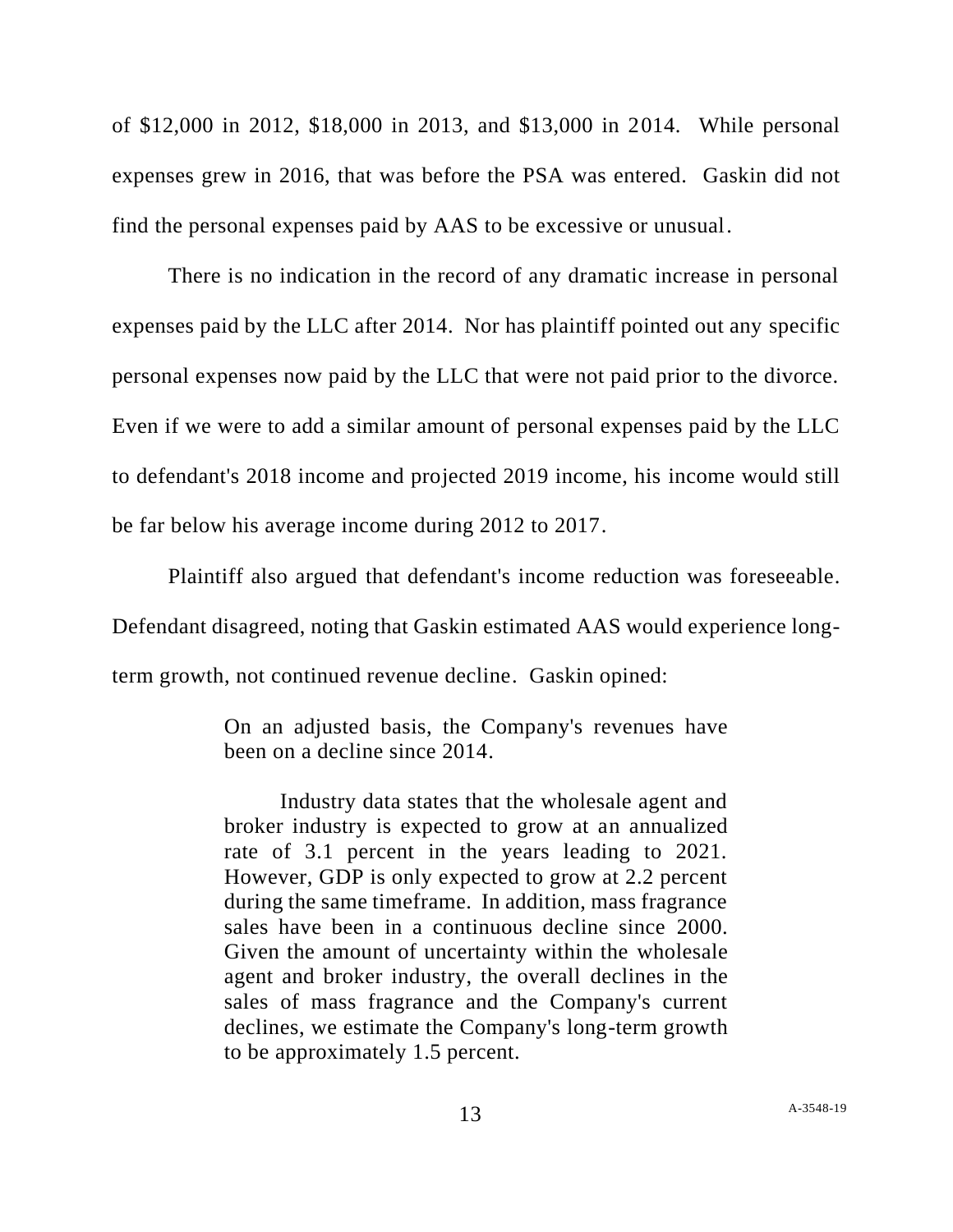Moreover, defendant is not precluded from obtaining an alimony reduction even if his decreasing income was foreseeable. Regarding an application to reduce support, "'changed circumstances' are not limited in scope to events that were unforeseeable at the time of divorce." Lepis, 83 N.J. at 152.

Defendant argues that the motion judge erred by denying a downward modification of alimony because defendant did not produce a forensic accountant's report analyzing the economic and non-economic benefits received from AAS, his wholly owned LLC that he completely controls, compared to the benefits that were in place when the JOD was entered. The judge noted that during the divorce, defendant acknowledged "that the retail economic climate was significantly changing downward, which has come to fruition." The judge found that "defendant [had] not shown by a preponderance of the evidence that he was entitled to a modification" of alimony. We decline to defer to the judge's findings that were made without an evidentiary hearing. See Bisbing v. Bisbing, 445 N.J. Super. 207, 213 (App. Div. 2016) (declining to defer to a family court's decision where the court "did not hold a plenary hearing").

The judge relied on N.J.S.A. 2A:34-23(l), which provides: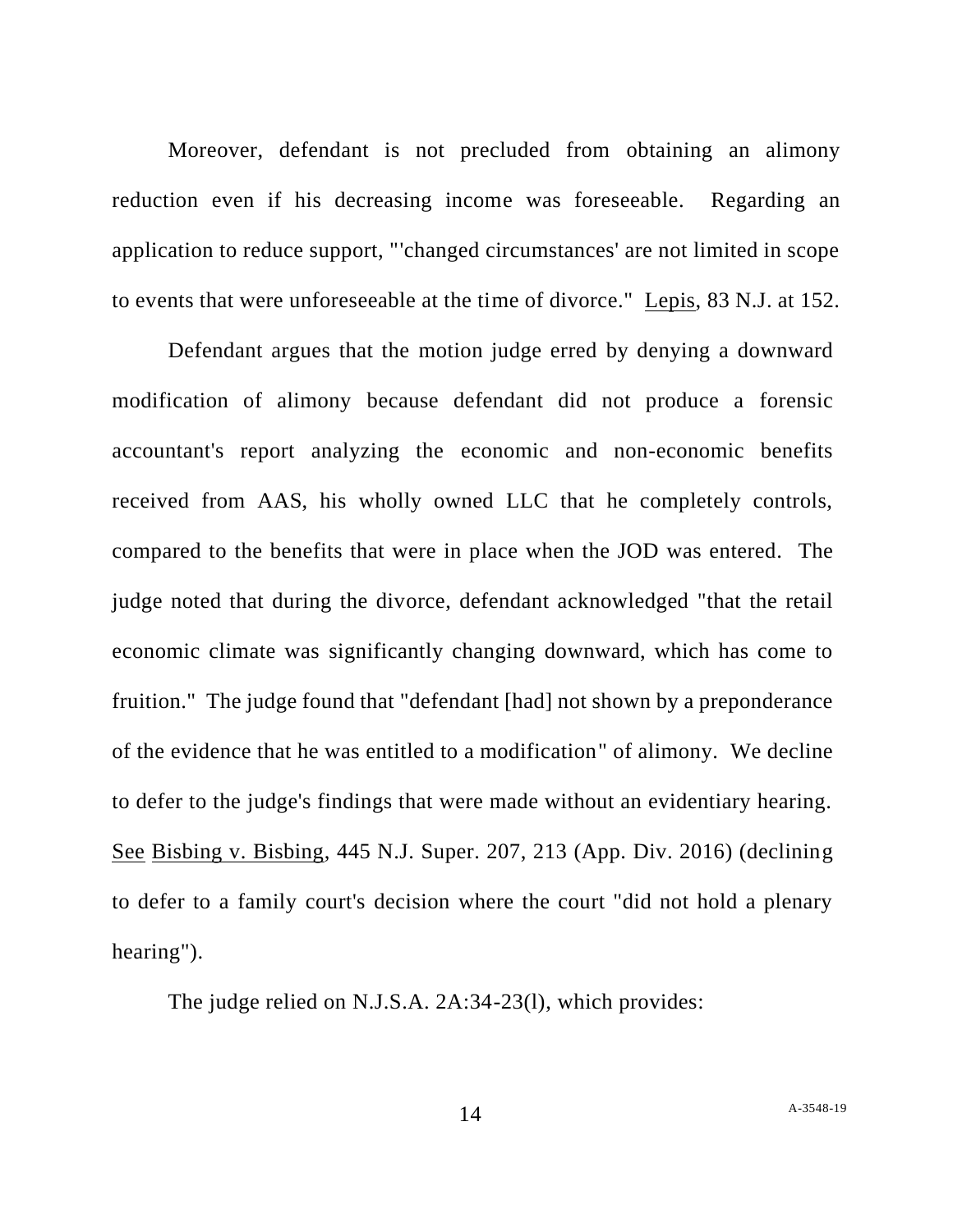When a self-employed party seeks modification of alimony because of an involuntary reduction in income since the date of the order from which modification is sought, then that party's application for relief must include an analysis that sets forth the economic and non-economic benefits the party receives from the business, and which compares these economic and noneconomic benefits to those that were in existence at the tie of the entry of the order.

Neither N.J.S.A. 2A:34-23(1) nor Rule  $5:5-4(a)(4)$  requires submission of a forensic accountant's report to make a prima facie showing of changed circumstances where the movant is self-employed. While the court has the discretion to order a self-employed party to produce an expert report in advance of a plenary hearing, the judge misapplied his discretion by imposing that requirement as part of a prima facie showing.

Our careful review of the motion record reveals that defendant met his burden of showing a prima facie case of changed circumstances. The amount of alimony was based on defendant's average income of \$327,442 during the six-year period from 2012 to 2017. Defendant's moving papers, which included tax returns, profit and loss statements, and other financial documents, indicated that he experienced a substantial reduction in income following the execution of the PSA and entry of the JOD. He claimed that his 2018 income was \$207,000, a 37 percent decrease from his average income during 2012 to 2017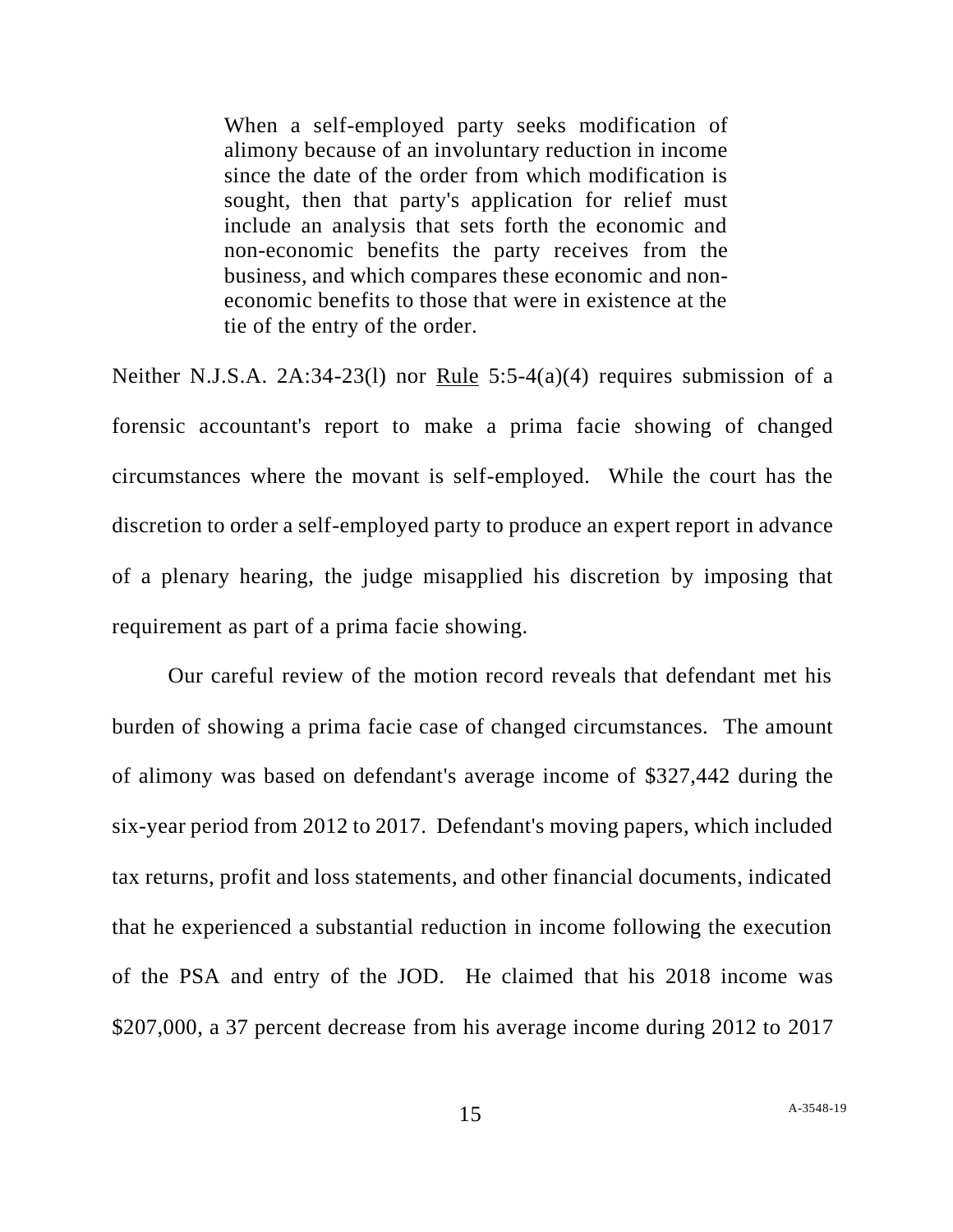and estimated that his 2019 income would be only \$169,452. This substantial reduction was reflected by his change in lifestyle and clearly affected his ability to afford paying plaintiff alimony of \$145,000 per year.

The parties disputed defendant's income and his ability to afford the alimony obligation. This "genuine, material and legitimate factual dispute" required discovery and resolution at a plenary hearing. Segal v. Lynch, 211 N.J. 230, 264-65 (2012). See also Lepis, 83 N.J. at 157, 159 (explaining that if a prima facie showing of changed circumstances is made, a court will order discovery, and if that discovery reveals there is a genuine issue of material facts in dispute, a plenary hearing will be held). The trial court erred by denying the motion without the benefit of an evidentiary hearing.

Defendant further argues that the attorney's fees awarded to plaintiff should be reversed. Considering our reversal of the denial of defendant's Lepis application, we agree. See Slutsky v. Slutsky, 451 N.J. Super. 332, 368 (App. Div. 2017) (setting aside a fee award that was based on the trial court's "insufficient, and now, vacated findings"). We recognize that the fees were awarded because defendant owed alimony arrears. However, those arrears appear to have accrued after the motion was filed. Presumably, any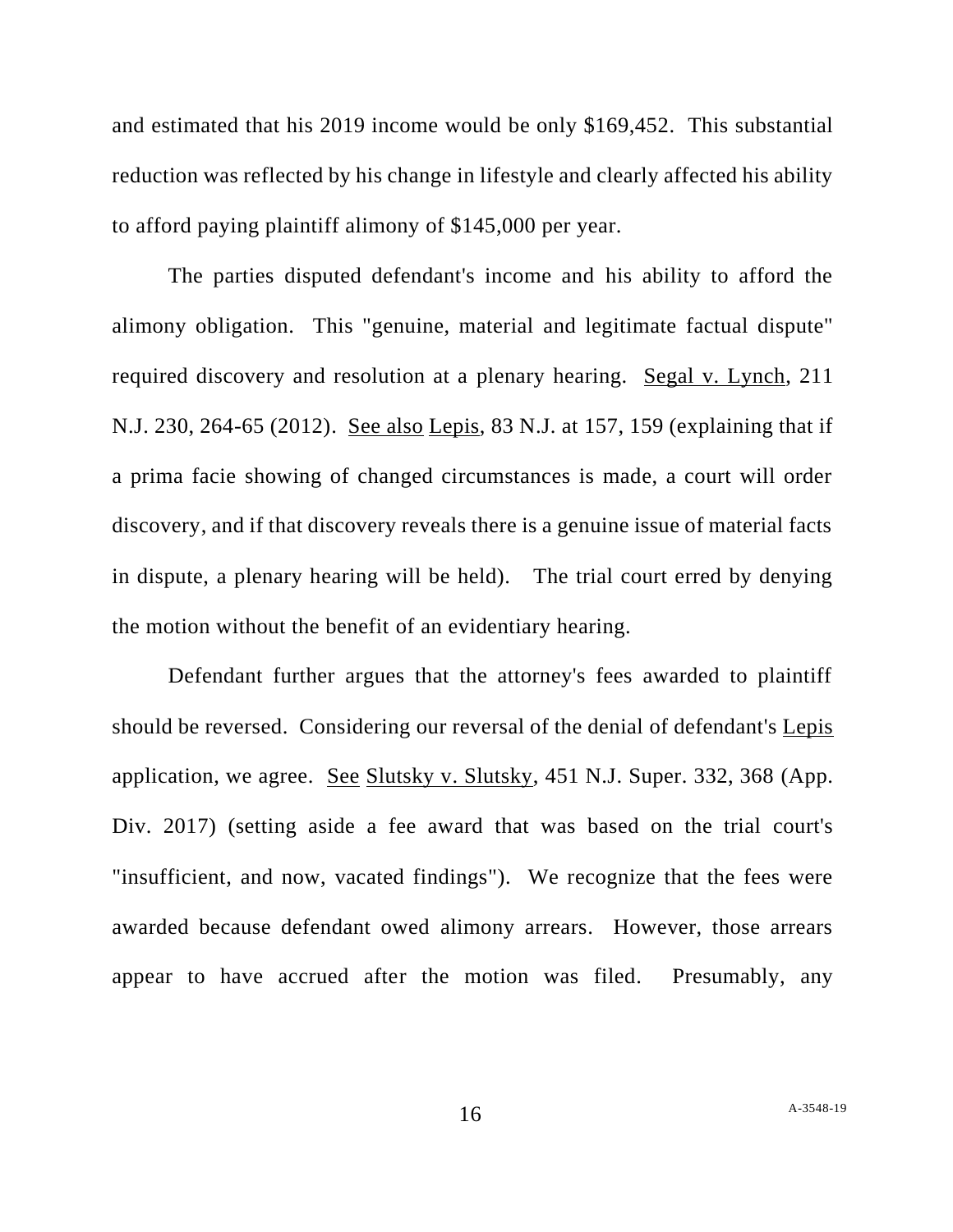modification granted on remand will be made retroactive to the motion filing date.

In addition, on the first motion, plaintiff's counsel did not submit an affidavit of services in support of plaintiff's fee application in direct violation of Rule 5:3-5(d) and Rule 4:42-9(b). Both rules provide that "[a]ll applications for the allowance of fees shall be supported by an affidavit of services addressing the factors enumerated in RPC  $1.5(a)$ ." R.  $5:3-5(d)$ ; R.  $4:42-9(b)$ . "The filing of a conforming affidavit is ordinarily a prerequisite to an allowance under [Rule 4:42-9]." Pressler & Verniero, Current N.J. Court Rules, cmt. 3.1 on R. 4:42-9(b) (2021) (citations omitted). See also Kingsdorf v. Kingsdorf, 351 N.J. Super. 144, 158 (App. Div. 2002). That principle applies with equal force to Rule 5:3-5(d). The court should have given plaintiff an opportunity to provide the required affidavit of services before ruling. Kingsdorf, 351 N.J. Super. at 159. Moreover, the court did not address the factors set forth in Rule 5:3-5(c) or make substantive findings of fact and conclusions of law required by Rule 1:7-4(a), when it granted plaintiff's initial fee application. See Giarusso v. Giarruso, 455 N.J. Super. 42, 53-54 (App. Div. 2018). For these additional reasons we vacate that fee award.